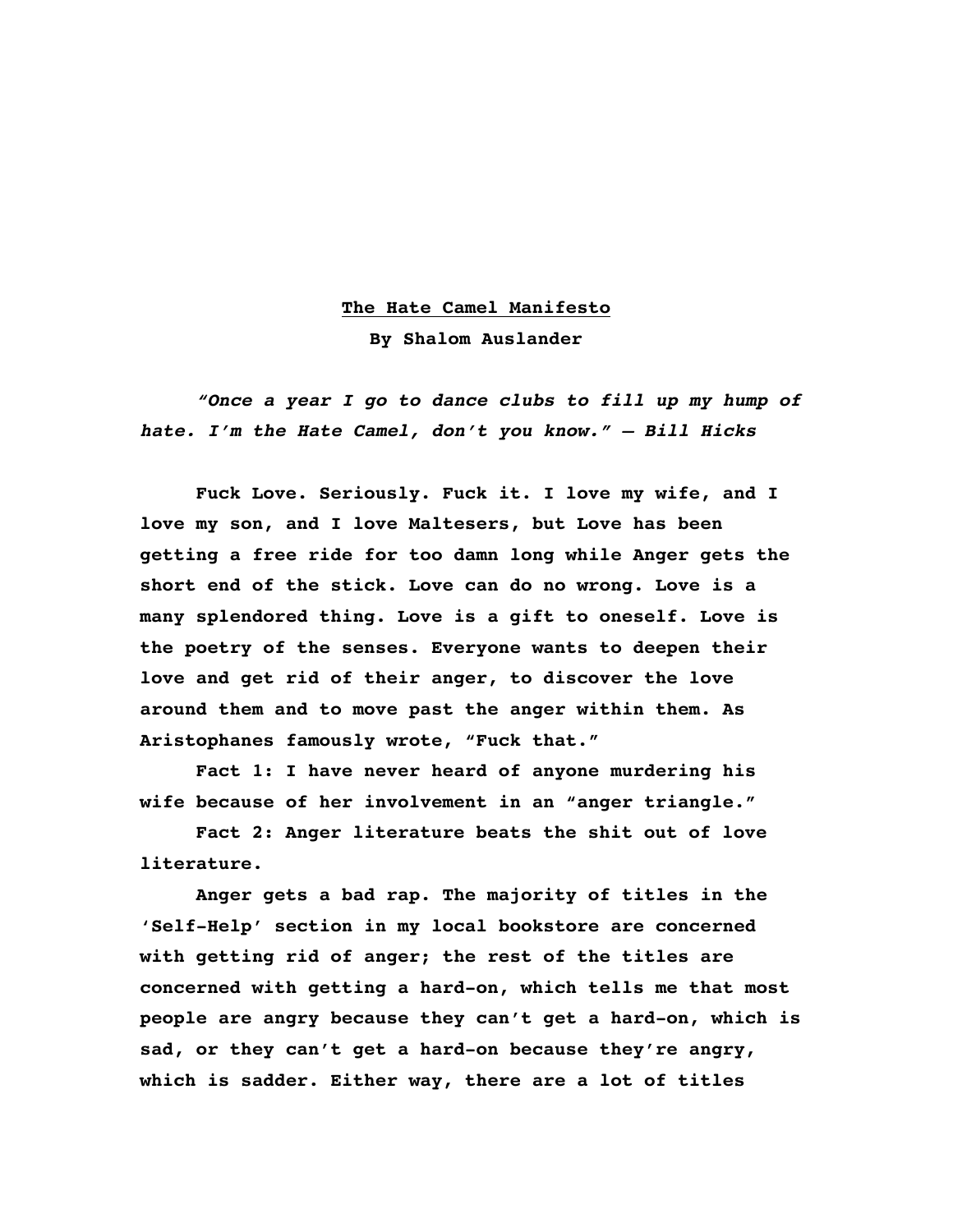**encouraging erections and none encouraging anger, which is infuriating. Because there's bad anger and good anger, and they often get confused.**

**"So God said to Noah, "I am going to put an end to all people... I am surely going to destroy both them and the earth."**

**That's bad anger.**

**"I smoke," said Bill Hicks. "If this bothers anyone, I suggest you look around at the world in which we live and shut your fucking mouth."**

**That's good anger.**

**"And in those days shall men seek death, and shall not find it," sayeth the Revelations, "and shall desire to die, and death shall flee from them."**

**Bad anger.**

**"Dear Mrs., Mr., Miss, or Mr. And Mrs. Daneeka," wrote Joseph Heller in 'Catch-22,' "words cannot express the deep personal grief I experienced when your husband, son, father, or brother was killed, wounded, or reported missing in action."**

**Good anger.**

**Bad anger is destructive, good anger is constructive. Bad anger is humorless and violent, good anger is funny and self-aware. Bad anger targets people. Good anger targets ideas. Bad anger says life sucks because of the Jews; good anger says life sucks, period -- that the day after you kill the last Jew will suck as much as the day before (except for the Jews, who are lucky enough to be dead, so joke's on you, asshole).** 

**Bad anger is all around us. It is in mosques and churches and synagogues and just about every book ever**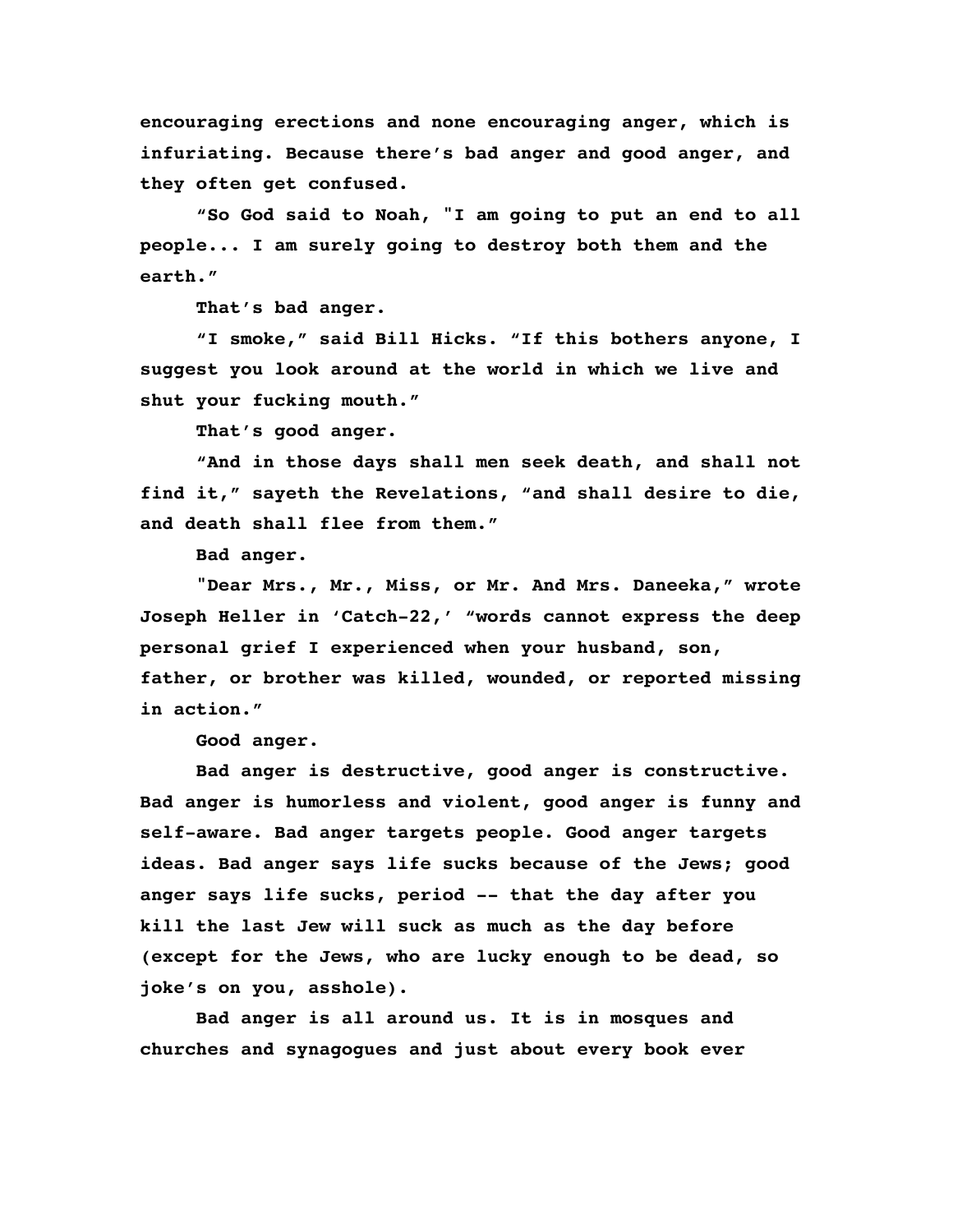**written that purports to be holy. It's on right-wing talk radio, and left-wing blogs.**

**Good anger is Joseph Heller, Candide, Beckett, Death on the Installment Plan, Breakfast of Champions, Flannery O'Connor, Ivan Brunetti, Tool, System of a Down, Lenny Bruce and Richard Pryor. Good anger is hard to find.**

**And so, as the rest of the world is running around trying to figure out how to get rid of their anger, I'm running around trying to figure out how to preserve mine. Which is why I so often threaten to kill my shrink.**

**When I first began therapy, I did so for my wife; I was full of bad rage, taking it out on myself (those were the bad days) and on her (those were the worse days). I went to the psychiatrist's office, sat down on his couch, told him why I was there, and threatened to kill him if he took away my anger.**

**"I'm not kidding," I said. "I'll fucking kill you."**

**I was concerned that in an effort to make me healthy, he would inadvertently make me unangry, and extinguish the fire I had within me, a fire that threatened to consume me but which, paradoxically, sustained me.**

**He assured me that he would never do that -- that to take away my anger would be to take away my survival mechanism. His professional opinion was that it wasn't so much a question of ridding me of anger, but of turning destructive (bad) anger into a (good) constructive anger.**

**"Okay," I said. "But if I come back here in a year and I'm not angry…"**

**"You'll have to kill me," he said.**

**"I won't want to. But that is my policy."**